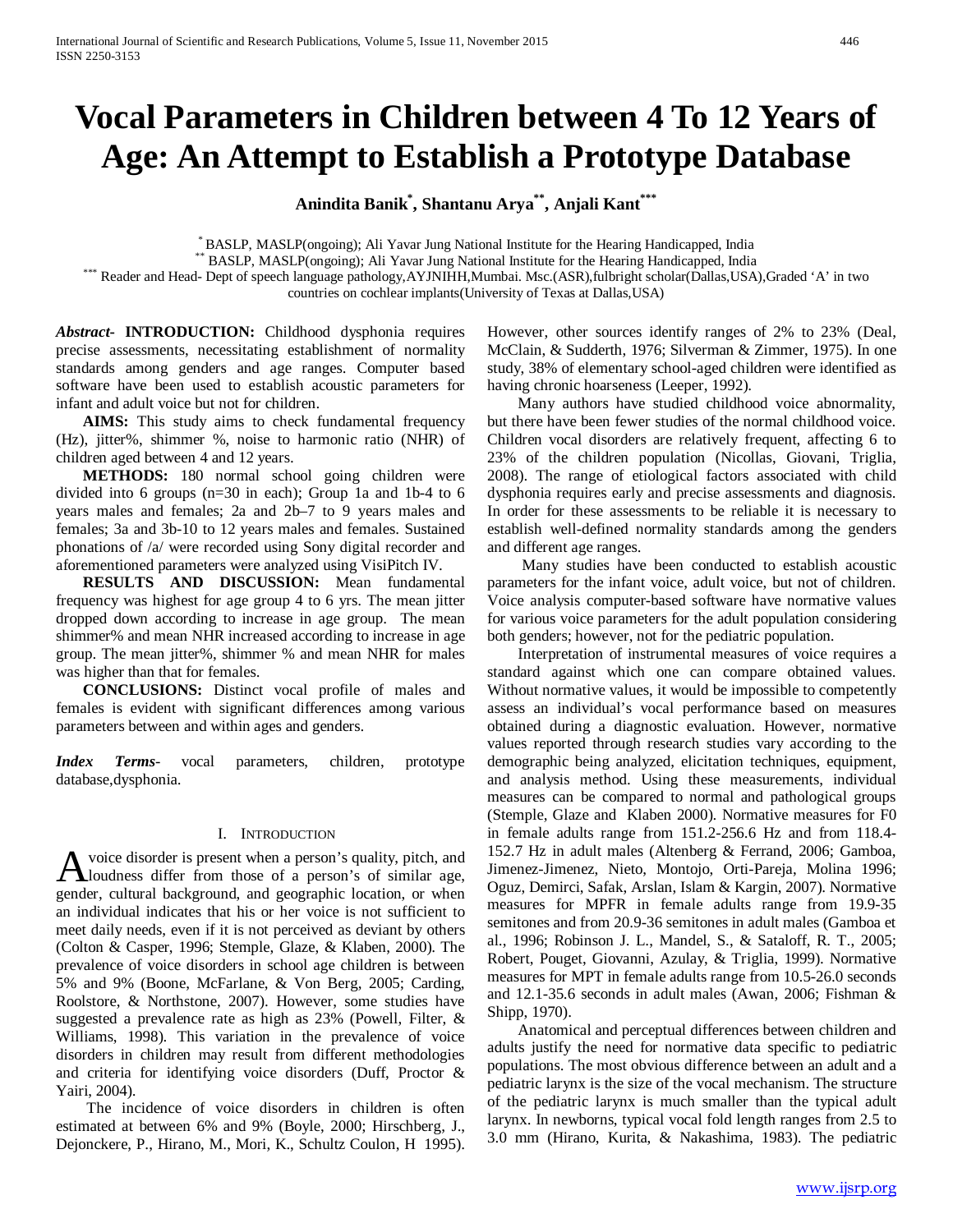larynx grows continually as a function of age, with vocal cord length ranging from 11 to 15 mm in typical ranges from 2.5 to 3.0 mm (Hirano et al., 1983). The pediatric larynx grows continually as a function of age, with vocal cord length ranging from 11 to 15 mm in typical adult females and 17 to 21 mm in typical adult males (Hirano et al., 1983). Position, composition, and configuration of the pediatric larynx also differ from those of adults. A child's larynx is positioned higher in the pharynx than an adult's larynx (Fried, 1983). In children, the cartilages of the larynx are softer than those in adults, making it less susceptible to trauma but more susceptible to collapse. Also, the vocal folds in children have a much higher proportion of membranous tissue and lower proportion of ligamentous tissue than the vocal folds in adults (Hirano et al., 1983). Another major difference is the configuration of cartilages. In children the epiglottis is typically omega-shaped and pliable, and the configuration places the epiglottis in more direct contact with the tongue and sometimes the soft palate (Fried, 1983).

 Differences between the voices of adults and children can be attributed to the smaller structure of the pediatric larynx and vocal folds, as well as the more membranous, less ligamentous composition of vocal structures. For example, average speaking F0 is higher for children than adults. Because of these differences in anatomy and voice production between adults and children, normative data for the adult population should not be used as evaluative measurement standards for the pediatric population (Sapienza, Ruddy, & Baker, 2004).

## II. AIM AND OBJECTIVES

 This study aims to offer a contribution in the description of voice parameters in children; more specifically, the purpose is to check the acoustic voice features of male and female children aged between 4 and 12 years, all of whom were pre-school or school children from public or private schools. The vocal parameters selected were fundamental frequency (Fo), jitter%, shimmer % and noise to harmonic ratio (NHR)

.

#### III. NEED FORTHE STUDY

 Vocal nodules are the main laryngeal lesions found in children (Wetmore, 2005). Other predisposing factors include: bacterial laryngitis, laryngeal papillomatosis, congenital tumors and others (Faust, 2003). Many authors have studied childhood voice abnormality, but there have been fewer studies of the normal childhood voice. Acoustic measurements have been

#### IV. MATERIALS AND METHODS

 Subjects comprised of 180 (90-males, 90-females) normal school going children, divided into six groups according to age and gender. Group 1a - 4 to 6 yrs males ( $n=30$ ), Group 1b - 4 to 6 yrs (females, n=30); Group 2a - 7 to 9 yrs (males, n=30); Group  $2b - 7$  to 9 yrs (females, n=30); Group 3a-10 to 12 yrs (males,  $n= 30$ ), Group 3b - 10 to 12 yrs (females,  $n=30$ ). Subjects were without vocal symptoms. Voice samples of sustained vowel /a/ were collected using digital Sony voice recorder. The following voice parameters were analyzed using MDVP analysis of VisiPitch IV (3950B of Kay Pentax) - Fundamental frequency (Fo Hz), Jitter %, Shimmer% and Noise to Harmonic Ratio (NHR). The mean and standard deviation for the aforementioned parameters for each group was calculated. The data was subjected to two way ANOVA to find out whether significant differences existed across and within the age and gender groups.

#### V. RESULTS AND DISCUSSION

The results are discussed as follows:-

**1. Fundamental frequency Fo(Hz):** The mean overall Fo (Hz) dropped down according to the increase in age. The overall mean fundamental frequency was highest (264.24) for age group 4 to 6 yrs and lowest (245.32) for age group 10 to 12 yrs. The Fo drop in different age ranges indicates the growth in laryngeal structures with age (Wertzner, 2005). The mean overall Fo (Hz) for males (252.69) was lower than that for females (260.89). All the three pairs of age groups differ significantly ( $p$  <.025) from each other with respect to their overall Fo. For both the genders 10 to 12 yrs old children have the lowest mean Fo. These results are similar to those obtained by Abo-Ras, El-Maghraby and Abdou (2013) when analyzing voice parameters of Egyptian school going children of similar ages. The results are presented in Table 1 and displayed in Graph 1.

| FUNDAMENTAL FREQUENCY (F0 in Hz) |             |        |                       |    |  |
|----------------------------------|-------------|--------|-----------------------|----|--|
| Gender                           | Age Group   | Mean   | <b>Std. Deviation</b> | N  |  |
| Male                             | $4-6$ Yrs   | 266.54 | 2.87                  | 30 |  |
|                                  | $7-9$ Yrs   | 253.86 | 3.82                  | 30 |  |
|                                  | $10-12$ Yrs | 237.67 | 10.91                 | 30 |  |
| Female                           | $4-6$ Yrs   | 261.94 | 3.18                  | 30 |  |

**Table 1: Mean Fundamental frequency Fo in Hz and Standard Deviation for the age groups and across genders:**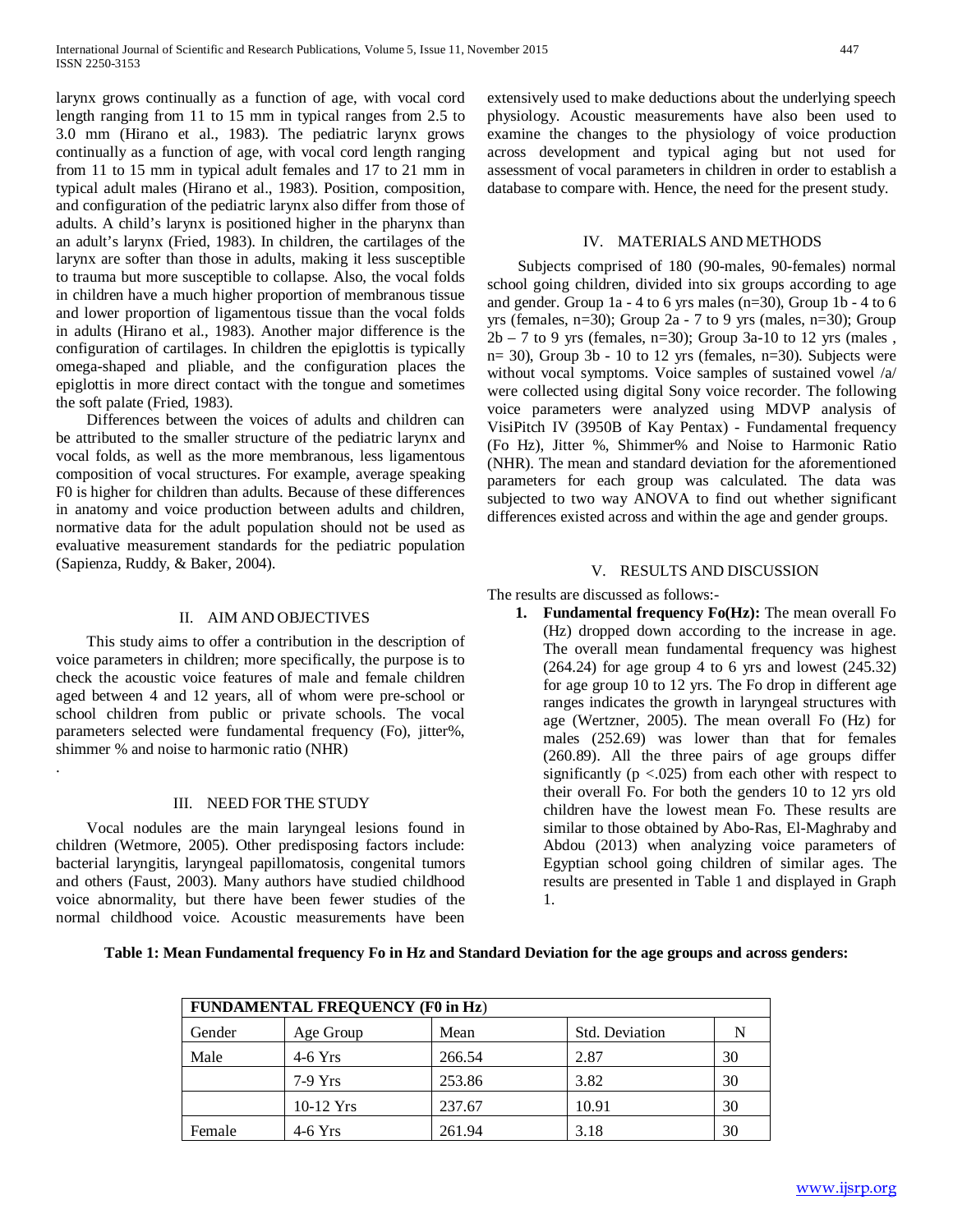4-6 Yrs

| $7-9$ Yrs | 267.77 | 0.22<br>0.22 | 30 |
|-----------|--------|--------------|----|
| 10-12 Yrs | 252.97 | 4.83         | 30 |

| <b>FUNDAMENTAL FREQUENCY RANGE- GENDER</b> |        |             |             |  |
|--------------------------------------------|--------|-------------|-------------|--|
| Gender                                     | Mean   | Lower Bound | Upper Bound |  |
| Male                                       | 252.69 | 251.36      | 254.01      |  |
| Female                                     | 260.89 | 259.57      | 262.22      |  |

| FUNDAMENTAL FREQUENCY RANGE-AGE GROUPS |        |             |             |
|----------------------------------------|--------|-------------|-------------|
| Age Group                              | Mean   | Lower Bound | Upper Bound |
| $4-6$ Yrs                              | 264.24 | 262.62      | 265.86      |
| $7-9$ Yrs                              | 260.81 | 259.19      | 262.43      |
| $10-12$ Yrs                            | 245.32 | 243.70      | 246.94      |

**Graph 1: Fundamental frequency Fo(Hz) across age groups and gender:**



7-9 Yrs

Age Group

# Estimated Marginal Means of Avg f0(Hz)

**2. Jitter %:** The mean overall jitter drops down according to the increase in the age group. The overall mean jitter is highest (1.14) for age group 4 to 6 yrs and lowest (0.605) for age group 10 to 12 yrs. Jitter and jitter % showed the same declining behavior as age increased. The mean overall jitter % for males (0.976) is higher than that for females (0.484). The results of jitter% of this study are similar to those of a study by Abo-Ras et al. (2013). Between-subjects statistics indicates that the main effect of gender is statistically significant, thus, the overall mean jitter for females (0.484) is lower than that for males (0.976). Males 4 to 6 yrs had higher mean jitter % compared to that for the other groups. Females 4 to 6 yrs had higher jitter % than others. The jitter % across age groups and gender is presented in Table 2 and displayed in Graph 2.

10-12 Yrs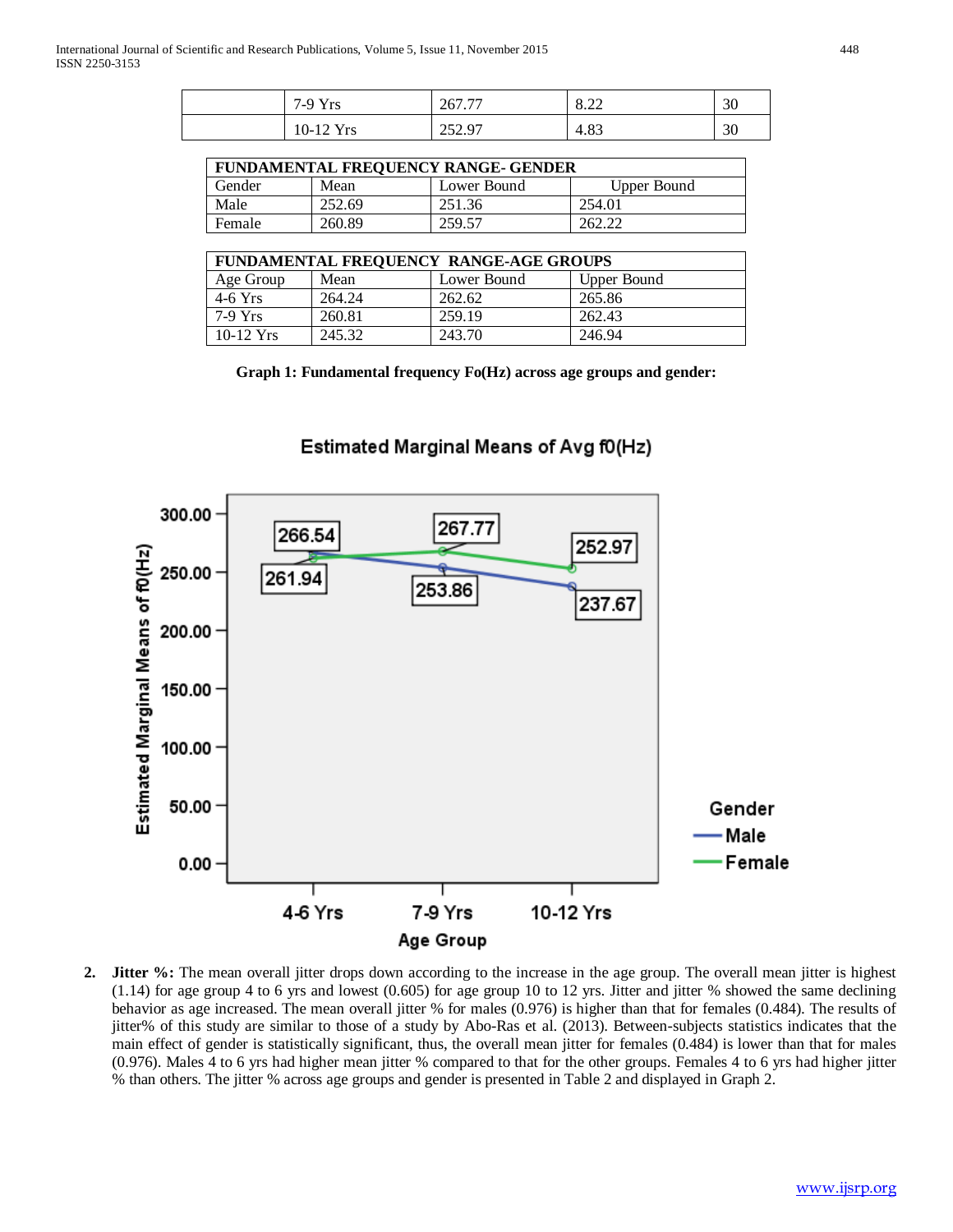| <b>JITTER %</b> |           |      |                |    |
|-----------------|-----------|------|----------------|----|
| Gender          | Age Group | Mean | Std. Deviation | N  |
| Male            | $4-6$ Yrs | 1.14 | 0.10           | 30 |
|                 | 7-9 Yrs   | 1.11 | 0.06           | 30 |
|                 | 10-12 Yrs | 0.68 | 0.05           | 30 |
| Female          | $4-6$ Yrs | 0.54 | 0.07           | 30 |
|                 | 7-9 Yrs   | 0.38 | 0.09           | 30 |
|                 | 10-12 Yrs | 0.53 | 0.07           | 30 |

| <b>JITTER %- GENDER</b> |      |             |             |  |
|-------------------------|------|-------------|-------------|--|
| Gender                  | Mean | Lower Bound | Upper Bound |  |
| Male                    | 0.97 | 0.96        | 0.99        |  |
| Female                  | 0.48 | 0.46        | 0.49        |  |

| <b>JITTER %- AGE GROUPS</b> |      |             |             |  |
|-----------------------------|------|-------------|-------------|--|
| Gender                      | Mean | Lower Bound | Upper Bound |  |
| $4-6$ Yrs                   | 0.83 | 0.82        | 0.85        |  |
| $7-9$ Yrs                   | 0.74 | 0.72        | 0.76        |  |
| $10-12$ Yrs                 | 0.60 | 0.58        | 0.62        |  |

**Graph 2: Jitter % across age groups and gender:**

Estimated Marginal Means of Jitter(%)

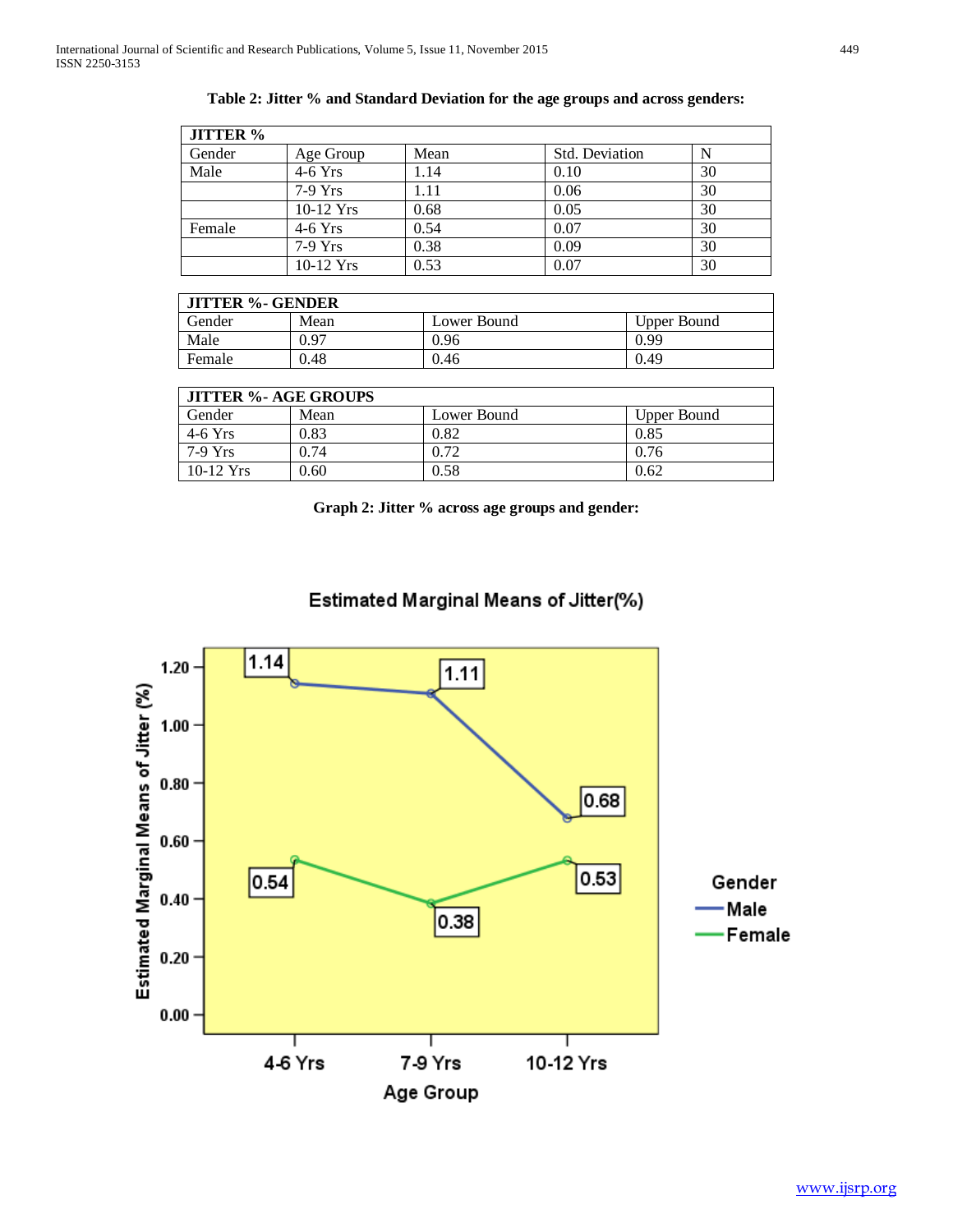**3. Shimmer %:** The mean overall shimmer% increases according to the increase in the age group. The overall mean shimmer % is lowest (0.34) for age group 4 to 6 yrs and highest (1.12) for age group 10 to 12 yrs. The mean overall shimmer % for males (1.02) is higher than that for the females (0.15). Between-subjects statistics indicates that the main effect of gender is statistically significant, thus, the overall mean shimmer% for females (0.15) is lower than that for males (1.02). The middle age group has lower mean overall shimmer% and the highest age group has the highest value. Males (10 to 12 yrs) have higher mean shimmer % compared to others. For females mean shimmer % is overall similar for all the age groups. The results are presented in Table 3 and displayed in Graph 3.

| Table 3: Shimmer % and Standard Deviation for the age groups and across genders: |  |
|----------------------------------------------------------------------------------|--|
|----------------------------------------------------------------------------------|--|

| <b>SHIMMER</b> % |             |      |                |    |
|------------------|-------------|------|----------------|----|
| Gender           | Age Group   | Mean | Std. Deviation | N  |
| Male             | $4-6$ Yrs   | 0.52 | 0.05           | 30 |
|                  | $7-9$ Yrs   | 0.45 | 0.09           | 30 |
|                  | $10-12$ Yrs | 2.08 | 0.20           | 30 |
| Female           | $4-6$ Yrs   | 0.16 | 0.02           | 30 |
|                  | $7-9$ Yrs   | 0.15 | 0.01           | 30 |
|                  | $10-12$ Yrs | 0.16 | 0.02           | 30 |

| <b>SHIMMER %- GENDER</b> |           |             |             |  |
|--------------------------|-----------|-------------|-------------|--|
| Gender                   | Mean      | Lower Bound | Upper Bound |  |
| Male                     | ഹ<br>L.VZ | .00         | 1.04        |  |
| Female                   | 0.15      | 0.14        | 0.1         |  |

| <b>SHIMMER %- AGE GROUPS</b> |      |             |             |  |
|------------------------------|------|-------------|-------------|--|
| Gender                       | Mean | Lower Bound | Upper Bound |  |
| $4-6$ Yrs                    | 0.34 | 0.31        | 0.36        |  |
| 7-9 Yrs                      | 0.30 | 0.27        | 0.32        |  |
| $10-12$ Yrs                  |      | 1.10        |             |  |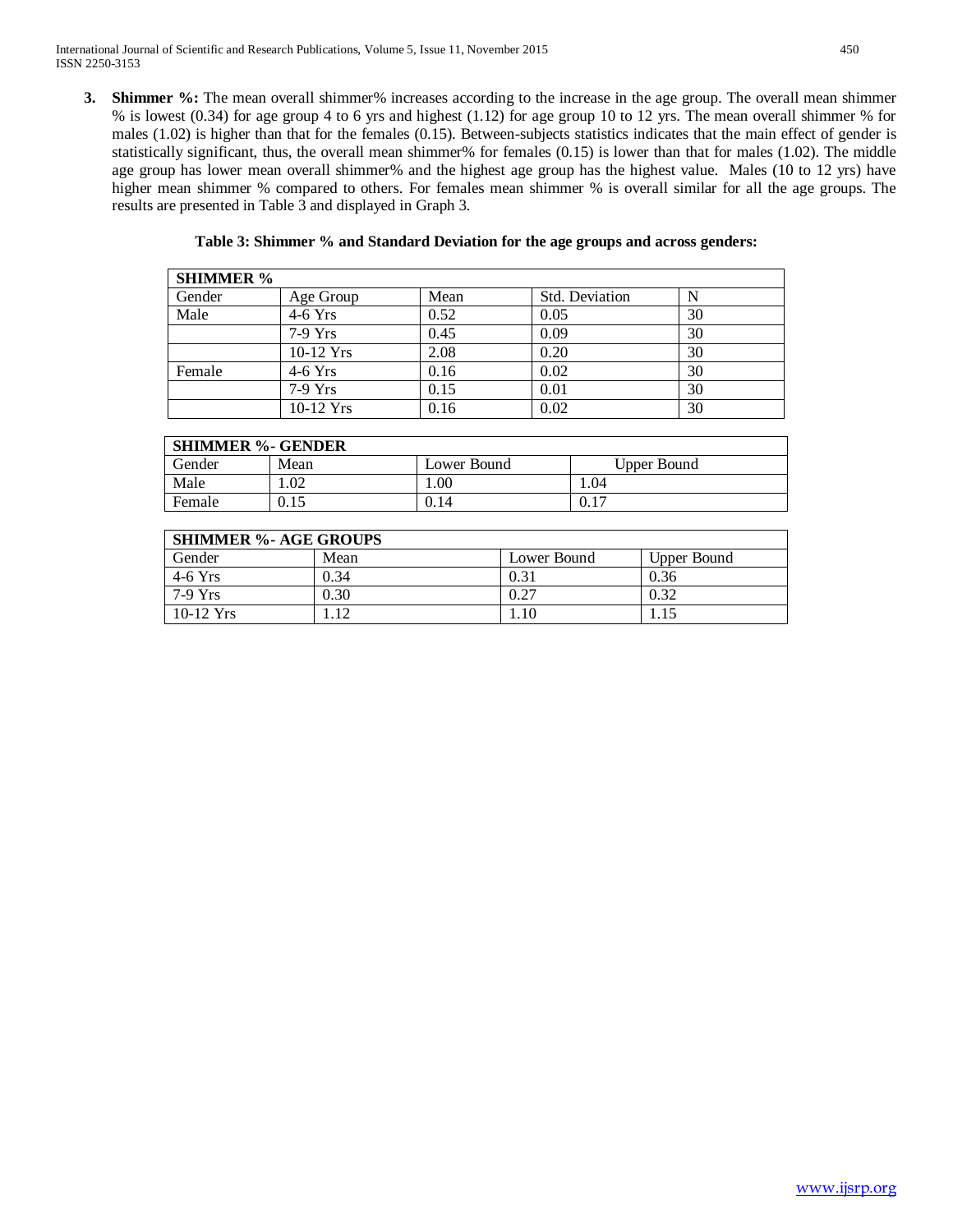### **Graph 3: Shimmer % across age groups and gender:**



# Estimated Marginal Means of Shimer(%) by Age Group by Gender

**4. Noise to Harmonic Ratio (NHR):** The mean overall NHR increases according to the age group. The overall mean NHR is lowest (0.116) for age group 7 to 9 yrs and overall similar for 4 to 6 yrs and 10 to 12 yrs. The mean overall NHR for males (0.13) is higher than that for females (0.11). The difference in this likely to be significant. Between-subjects statistics indicates that the main effect of gender is statistically significant, thus, the overall mean NHR for females (0.11) is lower than that for the males (0.13). Female age groups have lower NHR values than male age groups. These results are similar to those obtained by Nicholas et al., (2008). The results are presented in Table 4 and displayed in Graph 4.

| <b>NOISE TO HARMONIC RATIO (NHR)</b> |             |      |                       |    |
|--------------------------------------|-------------|------|-----------------------|----|
| Gender                               | Age Group   | Mean | <b>Std. Deviation</b> | N  |
| Male                                 | $4-6$ Yrs   | 0.13 | 0.004                 | 30 |
|                                      | $7-9$ Yrs   | 0.13 | 0.005                 | 30 |
|                                      | $10-12$ Yrs | 0.14 | 0.013                 | 30 |
| Female                               | $4-6$ Yrs   | 0.11 | 0.010                 | 30 |
|                                      | $7-9$ Yrs   | 0.10 | 0.009                 | 30 |
|                                      | $10-12$ Yrs | 0.10 | 0.009                 | 30 |

|  |  |  | Table 4: Noise to Harmonic ratio (NHR) and Standard Deviation for the age groups and across genders: |
|--|--|--|------------------------------------------------------------------------------------------------------|
|  |  |  |                                                                                                      |

| <b>NOISE TO HARMONIC RATIO (NHR)- GENDER</b> |      |             |             |  |
|----------------------------------------------|------|-------------|-------------|--|
| Gender                                       | Mean | Lower Bound | Upper Bound |  |
| Male                                         | 0.13 | U.I.        | 0.13        |  |
| Female                                       | 0.11 | 0.10        | V.II        |  |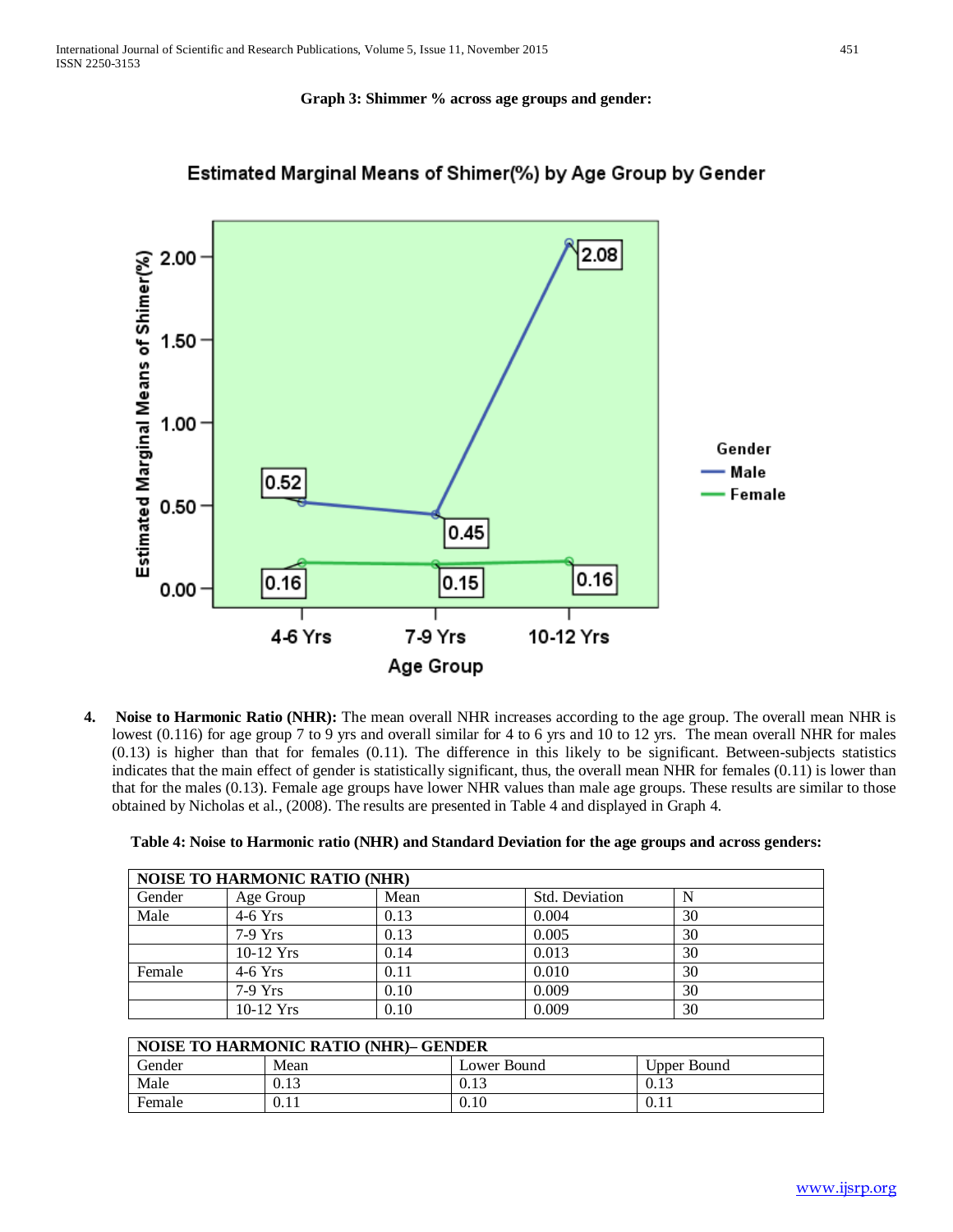| <b>NOISE TO HARMONIC RATIO (NHR)- AGE GROUPS</b> |       |             |             |  |
|--------------------------------------------------|-------|-------------|-------------|--|
| Gender                                           | Mean  | Lower Bound | Upper Bound |  |
| $4-6$ Yrs                                        | 0.123 | 0.12        | 0.13        |  |
| 7-9 Yrs                                          | 0.116 | 0.11        | 0.12        |  |
| $10-12$ Yrs                                      | 0.120 | 0.12        | 0.12        |  |





## Estimated Marginal Means of NHR(Ratio)

### VI. SUMMARY AND CONCLUSIONS

 By this study a small contribution is made in the description of voice patterns in children. This is a small prototype database which shows results similar to other Western and Middle Eastern studies. A distinct vocal profile of girls and boys is evident, with changes noted at different ages and with significant differences among various parameters between and within genders. To construct a representative database of normal children, we recommend the recruitment of large number of subjects, and many other acoustic parameters.

#### **REFERENCES**

[1] Altenberg, E. P., & Ferrand, C. T. (2006). Fundamental frequency in monolingual English, bilingual English/Russian, and bilingual English/Cantonese young adult women. Journal of Voice, 20(1), 89-96.

- [2] American Speech and Language Hearing Association (1997). Preferred practice patterns for the profession of Speech- Language Pathology. Retrieved on January 24,2008
- [3] Andrews. (1991). Voice therapy for children. San Diego, CA: Singular Publications.
- [4] Awan, S. N. (2006). The aging female voice: Acoustic and respiratory data. Clinical Linguistics & Phonetics, 20(2/3), 171-180. doi:10.1080/02699200400026918
- [5] Boone, D. R., McFarlane, S. C., & Von Berg, S. L. (2005). The voice and voice therapy (7th ed.). Boston: Pearson.
- [6] Boyle, B. (2000). Voice disorders in school children. Support for Learning, 15, 71–75.
- [7] Carding, P. N., Roulstone, S., Northstone, K., & ALSPAC Study Team. (2006). The prevalence of childhood dysphonia: A cross-sectional study. Journal of Voice, 20(4), 623-630.
- [8] Carding, P. N., Roolstore, S., & Northstone, K. (2007).The prevalence of childhood dysphonia: A crosssectional study. Journal of Voice, 20, 623- 630.
- [9] Colton and Casper. (1992). Understanding voice problems (2nd ed). Baltimore: Williams and Wilkins.